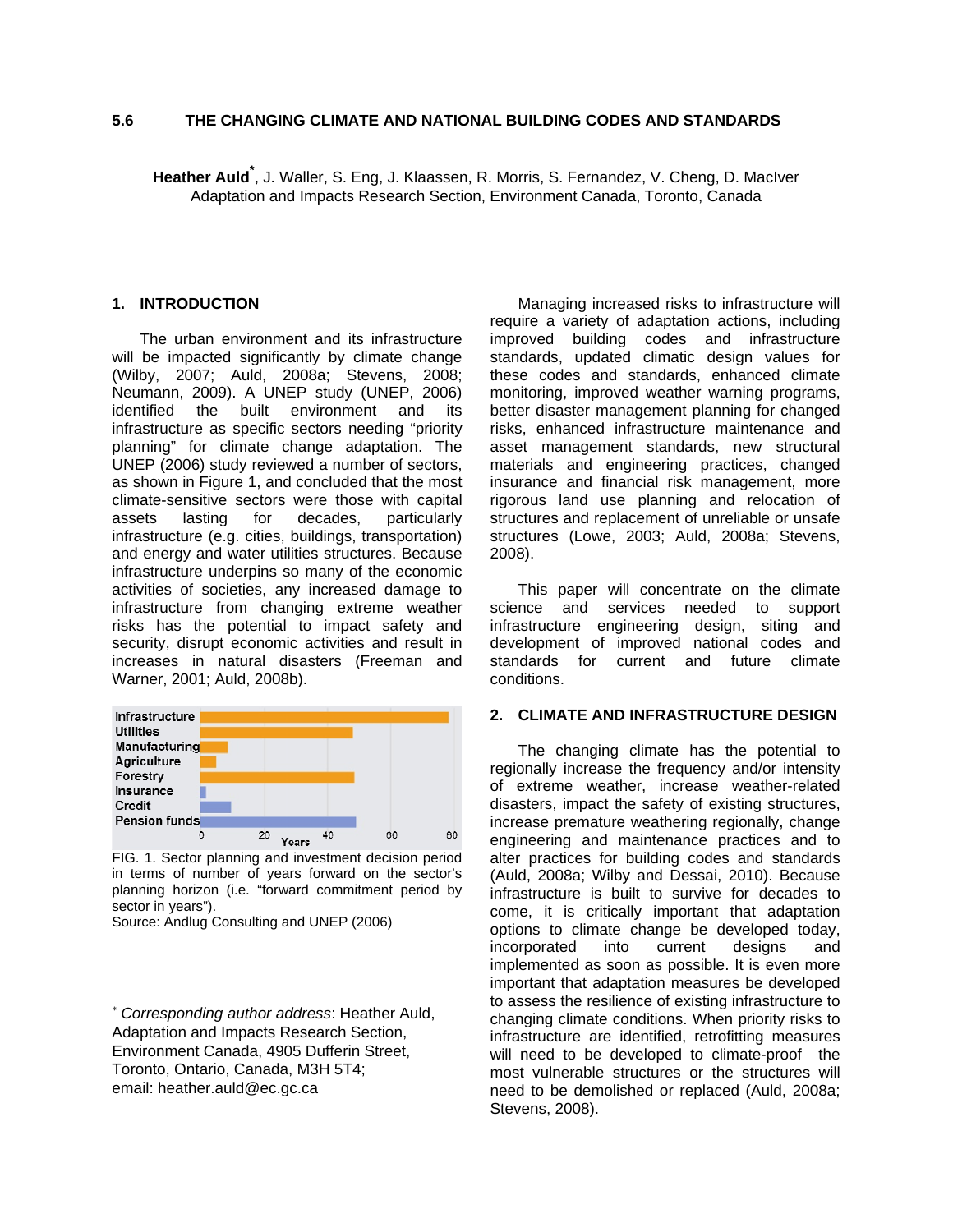### *2.1 Vulnerability of Infrastructure to Climate Extremes and Weathering*

The robustness of the existing built environment and its infrastructure stock is variable. Over time, structures have been built to withstand a variety of extreme climate and weather conditions. The climatic design values or loads used that affect the "resilience" of these structures vary with the climate values used regionally, the age and type of structure, its maintenance record and the 'margins of safety' used for its design. The overall resilience can also be compromised in regions and countries with an "infrastructure deficit", meaning that infrastructure has not been replaced or maintained at sustainable rates and that structures and their materials are aging and in use well beyond their intended lifespans. As a consequence, the proportion of infrastructure that is or will become vulnerable to changing extremes and to increased 'weathering' processes is likely increasing regionally. The changing physical and chemical atmosphere may be both increasing extremes regionally while also accelerating weathering processes and prematurely deteriorating existing infrastructure (Holm, 2003; Auld, 2008a).

Where extreme events are expected to increase regionally and/or structures are expected to weather prematurely, it is likely that small increases in climate extremes above regional thresholds will have the potential to bring large increases in damages to the urban and built environment (Coleman, 2002; Munich Re, 2005). Studies indicate that damage from extreme weather events tends to increase dramatically above critical thresholds, even though the highimpact storms associated with these damages may not be much more severe than the type of storm intensity that occurs regularly each year (Coleman, 2002; Munich Re, 2005). For example, an investigation of claims for buildings by the Insurance Australia Group indicates that above a critical threshold, a 25 percent increase in peak wind gust strength can generate a 650 percent increase in building claims, as shown in Figure 2 (Coleman, 2002). Similar studies indicate that once wind gusts reach or exceed a certain level, entire roof sections of buildings often are blown off, or additional damages are caused by falling trees. Typically, minimal damages are reported below this threshold (Munich Re, 2005; Coleman, 2002; Freeman and Warner, 2001). Similar results have been obtained for flood and hailstone

damages. In many cases, it is likely that these critical thresholds reflect storm intensities that exceed regionally averaged climatic design conditions (Coleman, 2002; Auld, 2008a). As a result, older infrastructure will come under growing risk of failure if climate extremes increase or weathering processes intensify, while other types of infrastructure will remain robust if regional extremes decrease sufficiently.



Fig. 2. Incremental building loss claims as a function of peak gust speed for Australia (Insurance Australia Group (IAG)). Source: Coleman (2002)

The quality of construction, maintenance of structures and state of deterioration also strongly influence their damage potential and extent of claims. Lower quality construction and poor maintenance or premature deterioration over time can rapidly worsen the marginal damages for each threshold of wind or other climate parameter (Swiss Re, 1997; Munich Re, 2005).

#### *3. Climatic Design Values for National Codes and Standards*

The implementation of adequate building codes that incorporate regionally specific climate data and analyses can improve resilience for many types of risks (World Water Council, 2009; Wilby et al., 2009; Auld, 2008a). Typically, infrastructure codes and standards use historical climate data and analyses to calculate climatic design values, assuming that the average and extreme conditions of the past will represent conditions over the future lifespan of the structure. While this assumption has worked in the past, it will become less valid as the climate changes. The climatic design values used in national codes and standards include quantities like the 10, 50, or 100-year return period historical 'worst storm' wind speed, rainfall or weight of snowpack conditions.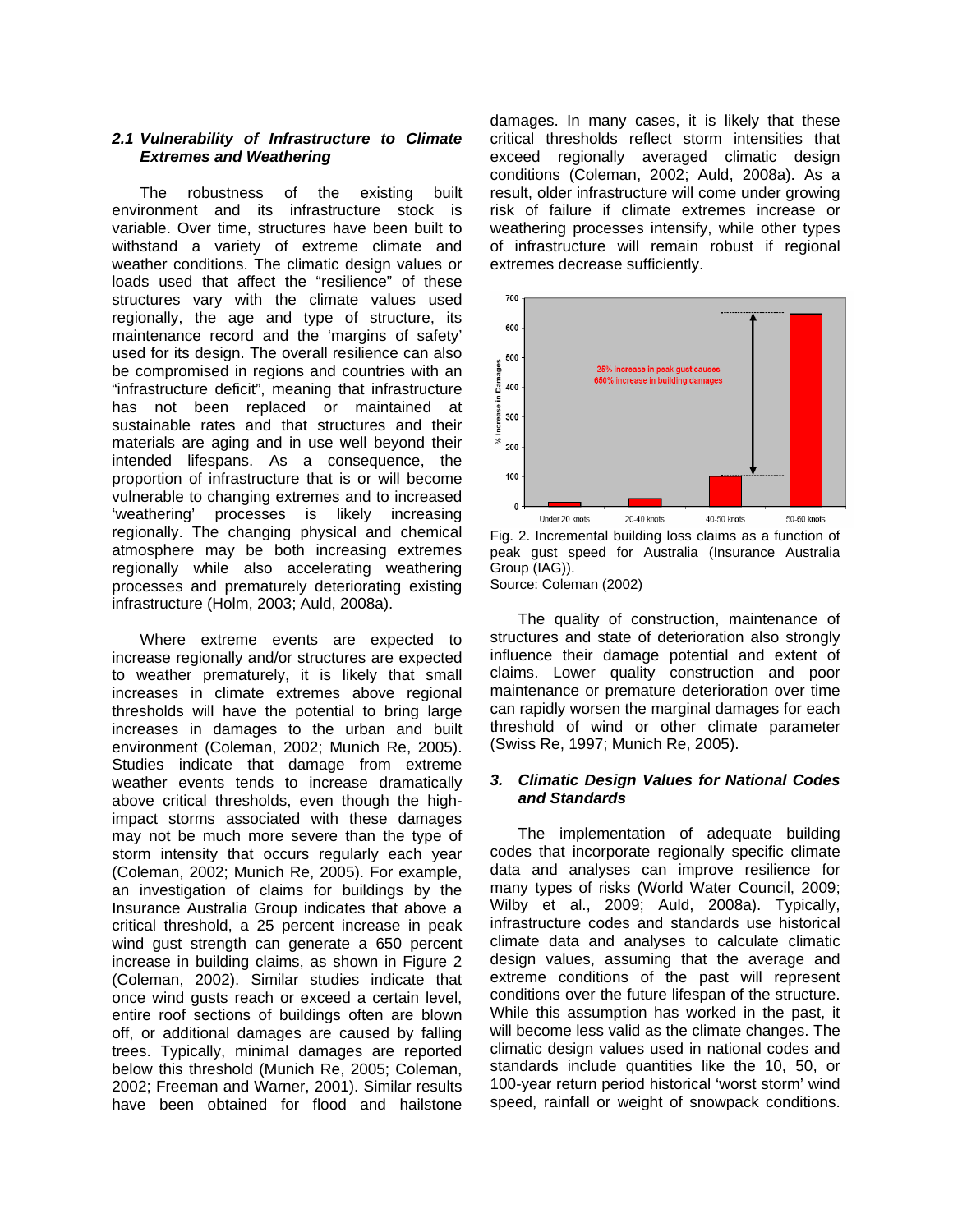Other climatic design quantities include percentile cold, hot temperatures and humidities (e.g. wet bulb temperatures), return period ice accretion loads and average degree day quantities (Canadian Commission on Building and Fire Codes, 2005).

In many parts of the world, current longstanding gaps and deficiencies in the determination of climatic design values are a source of existing uncertainty that impact current and future infrastructure reliability and safety (Auld, 2008a). Structures designed using sitespecific climatic design values that are based either on lesser quality climatic data, sparse data, missing data records or short period datasets are the most vulnerable. Improved understanding of these uncertainties will result in better estimates of the existing climatic design values and help to determine whether and by how much structures designed from historical climate loads can tolerate further increases in loads under climate change. The uncertainties in existing climatic design values depend strongly on the complexity of the climate in a locality, the density of climate stations, quality and length of the climate data used for the estimation of climatic design values, the frequency of the extreme climate event, the statistical approaches used and spatial and temporal interpolation approaches applied for estimation at a location (Auld, 2008a). Efforts to monitor the changing climate for trends in infrastructure relevant variables and to regularly update design values for codes and standards will also ensure that infrastructure is optimally adaptable to existing climate conditions and better prepared for future changes. Improving the ability to deal with current climate vulnerabilities improves the capacity to deal with future climatic changes, particularly when these values can be adjusted over time to deal with additional changes in climate risks and vulnerabilities (Sperling and Szekely, 2005; Wilby and Dessai, 2010; Auld, 2008a).

# **4. ADAPTATION OPTIONS**

Because new and replaced infrastructure will come to play an increasingly important role in adapting the urban environment to climate change, especially when compared to the costs of retrofitting existing infrastructure, it is important to design infrastructure today that will be adaptable to future climate conditions. To date, most climate change and infrastructure studies have focussed on the reduction of greenhouse gases. However, a limited number of climate change adaptation studies are available that provide guidance on the range of adaptation options needed (Wilby et al., 2009; Auld, 2008a,b; Stevens, 2008; Three Regions Climate Change Group, 2008; Neumann, 2009).

There are two main perspectives taken when developing climate change adaptation options, namely predictive Top-down and resilience Bottom-up approaches. The most widely represented approaches for developing adaptation options are known as 'Top-down' (often known as 'scenario-led') methods and involve a process of first downscaling climate projections from an ensemble of General Circulation Models or climate GCMs, using a range of future greenhouse gas emissions scenarios (Wilby and Dessai, 2010; IPCC, 2007). The resulting scenarios are then downscaled into an ensemble of finer or local scale information and fed into impacts models before finally invoking adaptation measures that should, in principle, maximize any benefits or counter anticipated risks. The term 'top down' is used to describe these measures because information is cascaded from one step to the next, with the number of permutations of emission scenarios, climate models, downscaling methods, impacts models and so on, proliferating at each stage. The range (or envelope) of uncertainty generally expands at each step of the top-down process from climate models to potential impacts to adaptation options and eventually, the total of the uncertainties associated with all of the potential impacts and their implied adaptation responses can expand to become almost implausible (Wilby and Dessai, 2010). Although more exhaustive characterization of uncertainty may be scientifically tractable (through international comparison studies involving large ensembles of climate models and downscaling methods), the prospect of reducing uncertainty depends on further progress being made in the underpinning climate science (Hawkins and Sutton, 2009; Wilby and Dessai, 2010).

'Bottom-up' approaches, on the other hand, tend to focus on reducing vulnerability to present climate variability and consider adaptation options to make structures less prone to uncertain and largely unpredictable variations and trends in the climate. Often, bottom-up approaches are based on forensic and other analyses of the factors that result in failures or enable successful coping to climate-related threats. Bottom-up approaches, for example, for flood risk could include efforts to upgrade flood forecasting systems, to flood-proof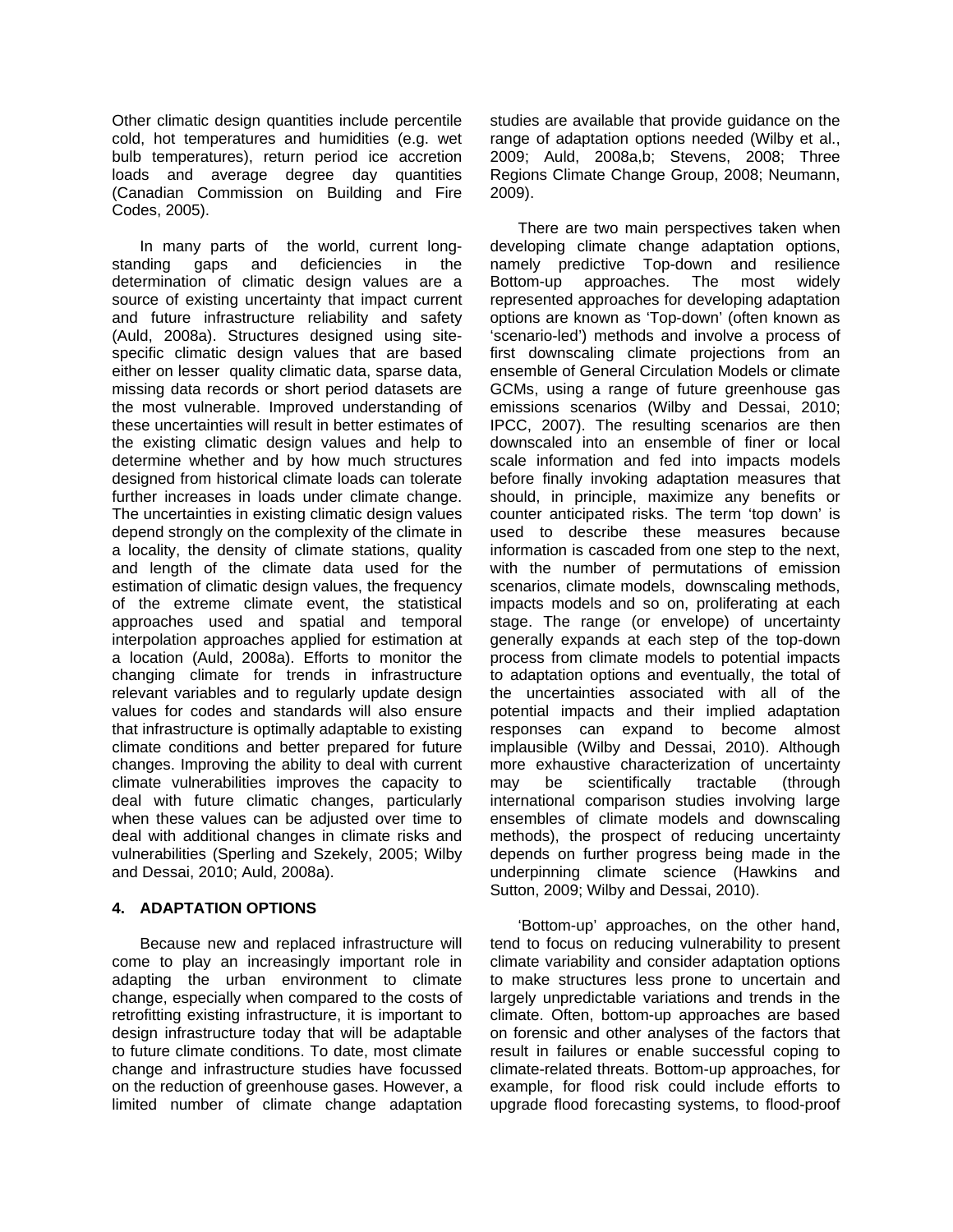individual homesteads against floods on riverine islands or to lower the percentage of a population living in floodplains (Wilby and Dessai, 2010). The Bottom-up approaches are less suited to guide adaptation if coping thresholds change or if climate risks emerge that are outside the range of recent experience – which are both likely outcomes as climate change progresses. In reality, a blend of the bottom-up and top-down approaches that incorporate flexibility, monitoring and review are likely optimal. Adaptation needs to be informed by likely climate scenarios as well as the vulnerability that will result.

Wilby et al. (2009) assert that climate change scenarios can meet some, but not all, of the needs of adaptation planning and that greater effort must be given to the critique of climate change models used for these projections. In general, many studies conclude that the adaptation actions required for the future climate depend on the scale and significance of the potential climate risk and impact, the level of certainty on future changes, the capacity to act and the timeframes within which these future impacts will occur (Heltberg et al., 2009; Auld, 2008a, b; World Bank, 2008; Wilby et al., 2009). For instance, when the impacts of future changes remain highly uncertain, bottom-up "no regrets" or "low regrets" actions may initially offer the most realistic adaptation option. "No regrets" adaptation implies that the benefits of the option are justified irrespective of whether the impacts to future climate change occur. On the other hand, "low regrets" options have minimal cost or tend to "hedge" by dealing with the uncertainties of the future changes through investments in research, outreach and other limited measures (OECD, 2009; Prabhakar et al., 2009). Medium and high "regret" adaptation options include those measures that deal directly with climate change. Here, medium and high regrets terminology implies that the future climate poses significant or irreversible risks for the future and needs to be addressed, as would be the case for long-term investments in infrastructure with high failure consequences. Sometimes, decisions are taken to defer proactive adaptation actions until greater certainty is reached or to "bear the residual losses"; these options are best considered only when uncertainties over the direction of future climate changes are high, when capacity for adaptation is very limited, when adaptation options are currently not available or alternatively, when the impacts are low (Linnerooth-Bayer and Mechler, 2006; Heltberg et al., 2009; World Bank, 2008). No regrets and

flexible options that perform well over a range of climate conditions are more justifiable than no actions (Wilby and Dessai, 2010; Auld, 2008a).

Studies for Australia (Stevens, 2008), Canada (Auld, 2008a; Girard and Mortimer, 2006; NRTEE, 2009; CSA, 2010), the U.K. (Wilby and Dessai, 2010; Three Regions Climate Change Group, 2008) and the United States (Neumann, 2009) conclude that a variety of retrofit measures will be needed to safeguard existing infrastructure while new adaptation approaches will be required for new infrastructure. All of these studies on infrastructure and adaptation recognize the need for:

- incorporation of increasing climate uncertainties into codes and standards,
- research to fill gaps on the future climate, including strengthened efforts to improve the modelling and downscaling of finer-scale climate events,
- development of statistical information on future climate change events, including improved tools, scenarios and climate downscaling to transfer coarse spatial and temporal resolution climate models into finer scales,
- monitoring of the climate and regular updating of climatic design values,
- comprehensive risk assessments and forensic studies for existing climate sensitive infrastructure, particularly focussing on critical climatic thresholds,
- formalized asset management and maintenance,
- investigation of the links between soft (e.g. ecosystems services) and hard engineering solutions (e.g. codes and standards)
- improved emergency planning, services and acceptable insurance and risk transfer mechanisms.

This paper will focus on the climate science and analyses components that are required for infrastructure adaptation.

## **5. INFRASTRUCTURE AND CHANGING CLIMATE EXTREMES**

Where weather and climate extremes increase in future, the impact will be a reduction in the 'effective' return period event that existing structures were built to withstand (Auld, 2008a). Kharin et al., (2007), for example, indicate that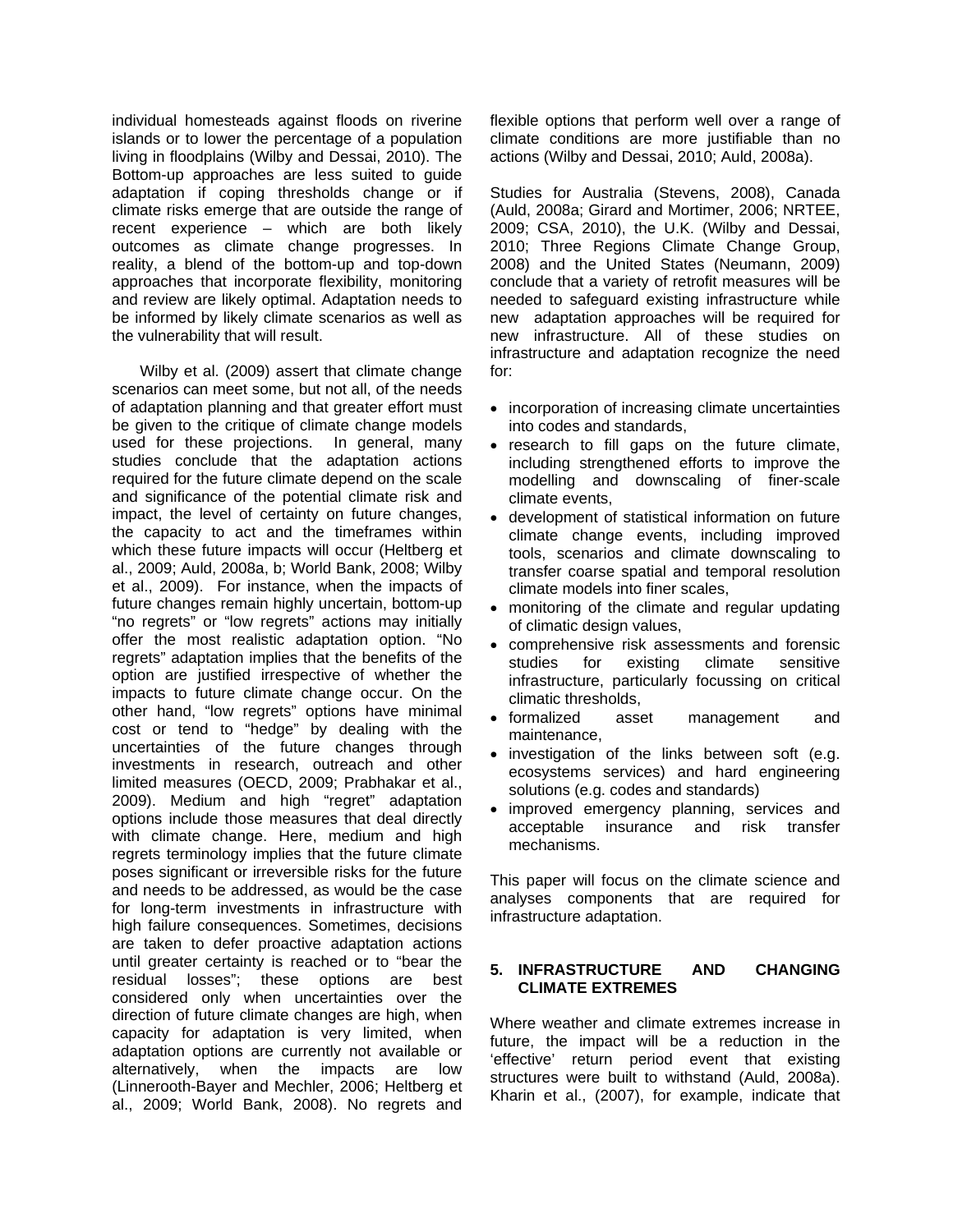under a changed climate over land areas of the globe, a current twenty-year extreme rainfall event could be expected every ten years (i.e. waiting period), on average, before the end of the 21st century. Alternatively, the "return period" or return level for extreme precipitation events may, on average, be reduced by roughly a factor of two over most land areas before the end of the century, with the greatest reductions in waiting times expected in tropical regions and high latitudes (Kharin et al, 2007).

However, uncertainties in the climate change models and their projections still mostly limit abilities to design for future extremes and their infrastructure related climatic loads. Ongoing improvements to climate change models and their spatial and temporal resolution, along with improved methodologies to treat model biases and localise results, will make it possible in the future to deal selectively with the growing uncertainty of future climate conditions. It is important to be aware, however, that an improved ability to downscale to finer time and space scales does not imply that the confidence in the projections from the scenarios is any greater (Wilby and Dessai, 2010).

In spite of the uncertainties of the climate models, some options are available currently or under development to selectively consider growing risks to infrastructure and to incorporate adaptation into design codes and standards. These options for national codes and standards include:

- 1. Increasing the safety or uncertainty factors used for design (i.e. where climatic loads are kept constant over the lifespan of the structure) (Sanders and Phillipson, 2003);
- 2. Incorporation of climate change adaptation factors or variations into codes and standards, where these factors allow for rapid updating of climatic design information and augmentation of climatic loads given evidence of likely increases in risks over the lifespan of the structure (Auld, 2008a; Association of British Insurers, 2003);
- 3. Modification of climatic designs or design load criteria based on climate change model projections over the structure's lifespan (Fenton and Soleymani, 2010).

The safety or uncertainty factors used in codes and standards offer one means to reflect growing uncertainties in climatic conditions over

the lifespan of the structure (Auld, 2008a; Sanders and Phillipson, 2003). Since uncertainty is well accepted as a part of engineering codes and standards and the regulatory process, it should be possible to deal with the growing uncertainty of future climate design values through increasing safety factors when evidence points towards the liklihood of increased climate risks over the lifespan of the structure. While regulators and the construction industry may be reluctant to include significant changes that increase the costs of construction, the reality is that engineering and regulation are already based on statistical analyses of risk. Uncertainty over the future climate is one more source of variance or uncertainty that can be quantified by various methodologies in codes and standards (e.g. variances obtained from different climate models that have been validated against the observed climate record). Historically, codes and standards have sometimes addressed changed uncertainties or increased risks by adjusting their safety factors.

Other adaptation approaches for inclusion of adaptation into national building codes and standards include the use of a regional "climate change adaptation factor" (Auld, 2008a; Association of British Insurers, 2003). This factor(s) could potentially accelerate the incorporation of regularly updated climatic design values into codes and standards and optionally allow for additional increases in regional climate loads over the structure's lifespan. Typically, building codes and other infrastructure standards are slow to change and long and extensive peerreview processes are required before any changes are incorporated. The Climate Change Adaptation Factor could consist of two terms: (1) an adjustment term/factor that is applied to existing climatic design values to quickly update values for observed trends and (2) a term/factor that incorporates future projections of changed climatic design values. The first term could explicitly update climatic design values for the most recent climate observations and trends while the second term could account for projected climatic design values that increase regionally over the typical lifespan of a structure. One or both factors could be applied, depending on the climatic element as well as the regional interest in incorporating climate change adaptation. For example, regionally specific Climate Change Adaptation Factors could be used when comparison against climate trends indicates that updated and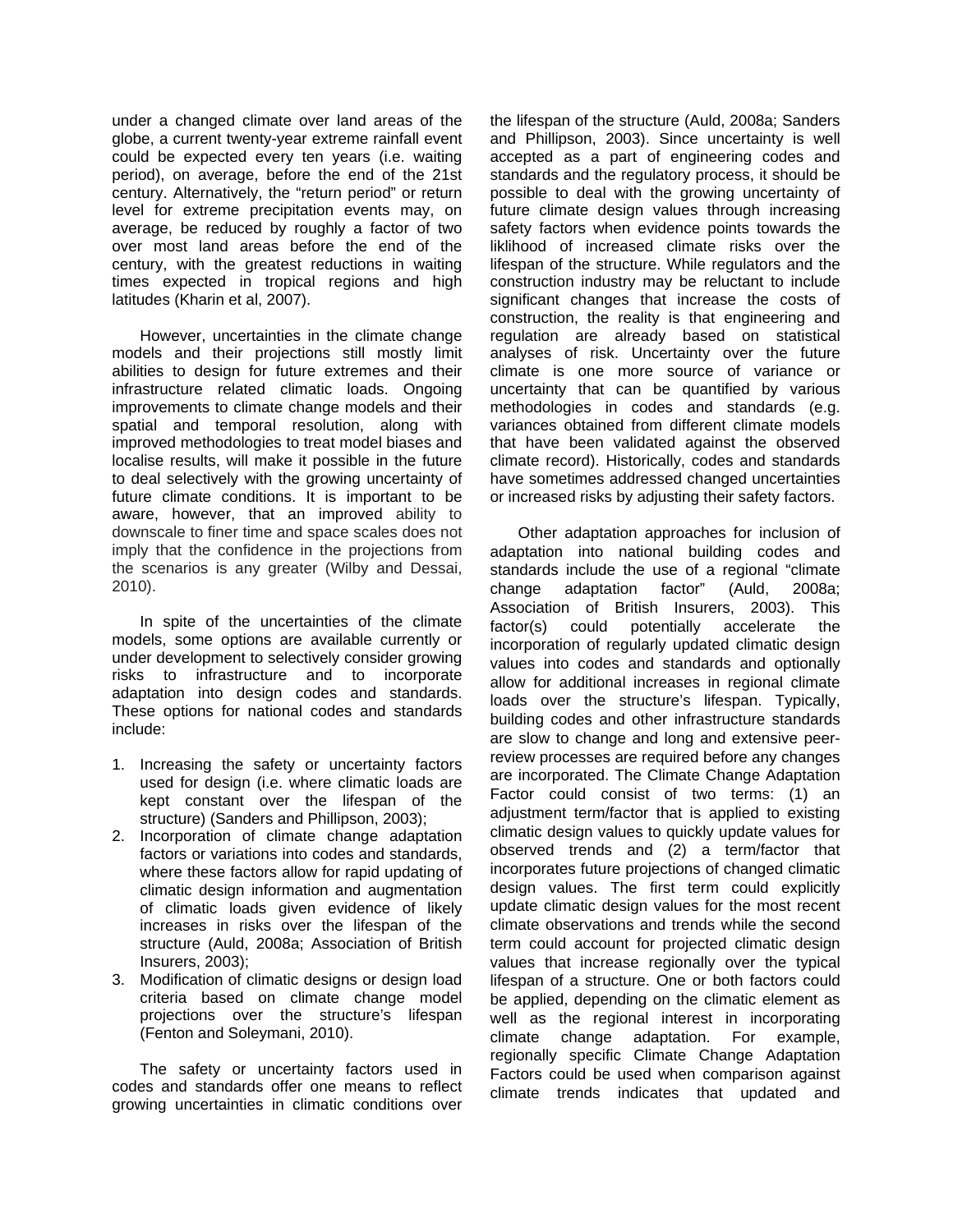increased design values are needed or when it is likely that the risks from changing climate conditions will increase over time. A variation of this approach is already in application in the Northwest Territories, Canada to treat emerging trends in snow load roof collapses and is discussed further in Section 6.2.

A relatively new option for incorporating climate change adaptation into national building codes and standards involves the use of climate change model outputs to account for potentially changed risks over the lifespan of a structure. In one probabilistic approach to limit states design under development by Fenton and Soleymani (2010), a new methodology for climate change adaptation involves a re-work of climatic factored design loads from their static or stationary to new dynamic values, capturing both the projected mean and variance of a climatic load under current and future climate change conditions. Such an approach has the advantage of capturing the underlying uncertainty in the evolution of climatic loads over the lifetime of the structure. The approach also can be modified to include the potential of increasingly severe extreme events. Initial experiments using this probabilistic design approach show an increase in the overall factored design load of approximately 20% for a conservative climate change scenario over a 100 year lifespan of a building (Fenton and Soleymani, 2010). A reversal of the technique generates an increase in the probability of failure from 0.001 under current or static/stationary climate loading to 0.02 under dynamic/non-stationary climatic loading scenarios. The approach by Fenton and Soleymani (2010) has the potential to provide valuable insight into the impacts of changing climatic design loads on structural reliability using the limit-states design approach. The challenge will lie in providing an appropriate set of climate change projections of extremes (i.e. ensemble), given the limitations and uncertainties in the climate change models in dealing with extremes at finer scale resolutions.

## **6. CASE STUDIES: ADAPTATION IN CANADIAN BUILDING CODES AND STANDARDS**

Northern and coastal regions in all countries represent some of the most immediately vulnerable regions needing adaptation solutions for infrastructure. In Canada's North, inland and coastal impacts have been reported for nearly every type of built structure, including buildings,

roads, pipelines, water structures and mining ponds and it is clear that adaptation solutions are needed immediately (NRTEE, 2009).

### **6.1** *Arctic Climate Change and National Permafrost Standards*

Some of the most rapid climate changes on earth have been observed in the Canadian and U.S. Arctic regions, with rising temperatures resulting in permafrost melting at unprecedented rates (NRTEE, 2009; CSA, 2010). Climate is the principal factor controlling the formation and persistence of permafrost, with ground temperatures and permafrost active layer depths directly linked to time averaged mean air temperatures.

Measured temperature trends indicate that the western Canadian Arctic has warmed at a rate unprecedented in the last 400 years (ACIA, 2005), while over the past 15 years, mean annual air temperatures have risen more rapidly in the eastern Arctic than anywhere else in Canada (Vincent and Mekis, 2006: updated in 2008; CSA, 2010). These warming trends are projected to continue, with mean annual temperatures expected to rise over the next 100 years by a further 4-5°C over land and in winter by 4-7°C, even given moderate greenhouse gas emission scenarios (CSA, 2010; ACIA, 2005).

Permafrost and other ice regimes have always figured heavily into Arctic infrastructure design, construction, and maintenance in regions where construction and operating costs are already high due to distances, isolation and extremely cold environments (NRTEE, 2009; CSA, 2010). In particular, infrastructure systems in permafrost have depended critically in past on the stability of permafrost as a foundation material. But, with climate warming, a variety of infrastructure types in these latitudes are increasingly vulnerable to warming and thawing of the permafrost soil layer.

In response to melting permafrost conditions, the Canadian Standards Association (CSA) convened an Expert Team to develop a Guideline for foundation siting and design in permafrost regions. The Expert Team behind this CSA Guide included meteorologists, climate scientists, engineers, permafrost researchers, planners, municipal and territorial officials (CSA, 2010). The Guide, titled "Infrastructure in permafrost: A guideline for climate change adaptation" or CSA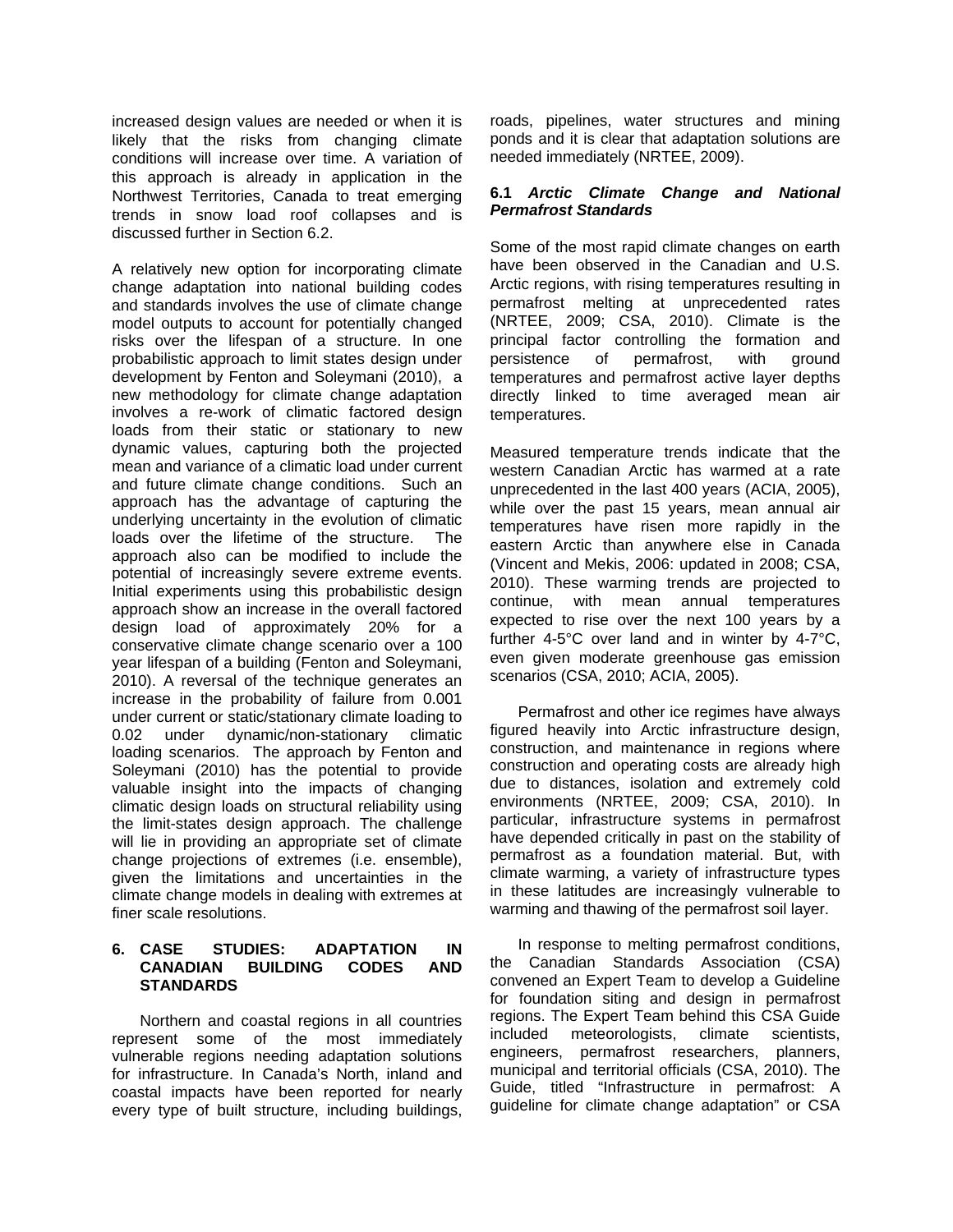Plus 4011-10, incorporated analyses from climate trends analyses and from an ensemble of climate change scenarios into its risk assessment and adaptation process. An ensemble of climate models was selected using criteria to determine the "best performing" climate change models for Arctic regions. Because the Arctic poses significant challenges for climate models (e.g. changes are occurring more rapidly than climate models have projected), it is critically important that the ensemble of models be chosen carefully, that the historical performance of the models be critiqued and that appropriate downscaling methodologies be used in projecting future climate changes (ACIA, 2005; Walsh et al, 2008).

Climate change projections were integrated into the decision-making component of the Guide through use of a risk assessment screening tool (CSA, 2010; Environment Canada, 1998). The climate change risk assessment tool weighted the vulnerability of the foundation to permafrost melting and highlighted a range of sensitivity based adaptation actions for foundation siting and design (CSA, 2010). The risk assessment consisted of a two-stage process: (1) the first stage involved use of the climate change screening tool to assess the level of climate change-related risk posed to a project, considering both the climate change sensitivity of the permafrost at a site and the consequences associated with an eventual failure of the project (CSA, 2010; Environment Canada, 1998). When the project was particularly vulnerable to climate warming and permafrost melting, the next step of the risk assessment was required; (2) the second stage required a rigorous climate change analyses over the lifespan of the structure and its foundation. This stage included detailed analyses of the ground thermal regime, evaluation of design limitations, development of a permafrost and structural monitoring and maintenance program and documentation on the structure's design and construction (CSA, 2010).

#### **6.2** *Arctic Climate Change and Snow Loads for Building Codes*

Changing precipitation patterns and types are also impacting infrastructure in Arctic regions. Total precipitation increases of 25 to 35% have been observed in the High Arctic since the 1950s (Zhang et al., 2000: updated in 2005; CSA, 2010). Other climate studies have indicated an increase in the annual number of days with snowfall, and increases in the frequency of heavy snowfall events in the High Arctic (Vincent and Mekis, 2006: updated in 2008). Meanwhile, storm activity in the Arctic, including the intensity of systems, has increased in the period from 1950 to 2006 (Cassano et al, 2006; Hakkinen et al, 2008).

Recent studies by the Government of the Northwest Territories (NWT) in Canada's Arctic indicate that approximately 22% of the public access buildings in the NWT - schools, hospitals and medical centres, community centres - have been found to be at risk of collapse from changing (increasing) snow loads. Approximately 10% of these buildings have been retrofitted since 2004 while another 12% are currently under snow load "watch" status. Until studies on the changing snow loads and their expected trends can be completed, the Territorial Government has increased all existing ground snow loads in the National Building Code of Canada by a factor of 20% for their Territorial Building Code – a bottom-up adaptation measure that could be considered as equivalent to use of a 20% Climate Change Adaptation Factor.

## **6.3** *National Building Code Measures for Tornado-Prone Regions*

Severe convective storms pose a risk both to the safety of the Canadian public and to infrastructure. Tornadic events, while acting on a small scale, are the most significant and costly of climatic risks. The tornadic events of Barrie 1985 (Etkin et al., 2001), Edmonton 1987 (Charlton et al., 1997) and the Southern Ontario Tornado outbreak of August 2009 (Environment Canada, 2010) are among the most significant and costly tornado outbreaks in Canadian history. It is considered a matter of due diligence to pursue measures that safeguard the Canadian public from the potential for increasing catastrophic risk of tornadoes.

Based on multi-disciplinary forensic analyses of the Barrie 1985 tornado outbreak, various editions of the National Building Code of Canada (NBCC) from 1995 onwards (NBCC 2005) have been modified to include "tornado proofing" measures that protect lives in "tornado prone" regions. The NBCC commentary identifies tornadoes as a primary cause of death and serious injury from structural failure, but qualifies that it is generally not economical to design buildings to be "tornadoproof" to damages. The NBCC states that it is important to provide key construction details to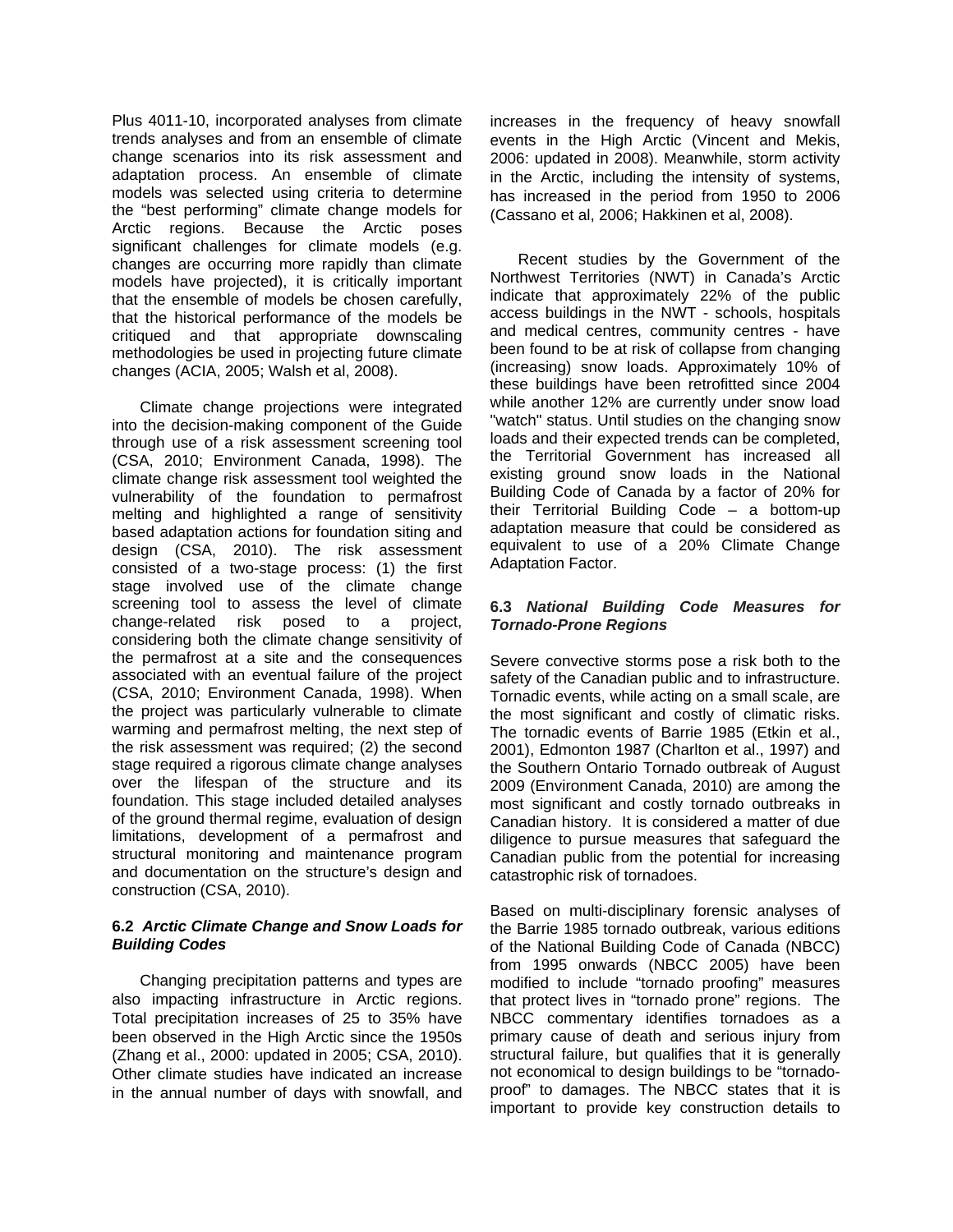protect building occupants. The NBCC also references forensic reports from the Barrie 1985 tornado and other outbreaks indicating that buildings in which 90% or more of occupants were killed or seriously injured by a tornado did not have anchorage of house floors into the foundation or ground, or anchorage of the roof to the walls. Anchorage of house floors to the foundation or ground is now addressed in the NBCC and for mobile homes by the Canadian Standards Association Document CSA Z240.10.1 (CSA, 2008), which has specific provisions for anchorage of both roofing and foundations.

Current research at Environment Canada is considering the climatic implications of a limitstates design approach that could be applied to tornadoes. Efforts are also underway to update, revise and consolidate tornado incident reports from across Canada to better define national "tornado-prone" regions for inclusion in the upcoming NBCC.

### **6.4** *Climate Change Provisions in the Existing National Building Code of Canada*

While the technical provisions of the current edition of the National Building Code of Canada (NBCC) assume that the past climate will be representative of the future climate, specific text was added to NBCC editions from 1995 to the present to advise users that the assumption of stationarity will become increasingly invalid under climate change as the regional frequencies and intensities of extreme events change. The commentary also highlighted the need for careful consideration of climate variability in estimated values of climatic design loads.

The historical climatic design values in the NBCC are being updated and improved through more rigorous quality control of the climate data, improved analysis procedures and incorporation of forensics studies and impacts databases (see Section 6.5). The continuous improvements to climatic design values are complemented by careful monitoring of climate trends and regular updates to design values. Ongoing studies will continue to focus on the development of methodologies that can acceptably and realistically incorporate climate change adaptation into the upcoming cycles of national codes and standards.

#### **6.5** *Forensics Studies and Breaking Point Thresholds*

Forensic studies or post-event investigations yield critically important insights into vulnerabilities and performance of structures during extreme events. Forensic studies add to adaptation by supporting further fine-tuning of engineering design practices, improving climatic design values and informing future codes and standards to reduce vulnerabilities. Among the other benefits from forensic investigations is valuable information on infrastructure damage thresholds or "breaking points" for a given atmospheric hazard.

Recognizing the valued information in forensic analyses, Environment Canada is in the process of developing a climate and infrastructure impacts database to complement existing extremes analyses of high impact climate events in Canada. Climate and infrastructure impacts data have been collected on approximately 120 severe wind events in the province of Ontario for the period 1998-2009. These events span all seasons and represent a variety of extreme wind processes (e.g. intense extratropical cyclones, convective straight-line wind events, tornadoes). All of these high impact wind events have been collected and compiled from numerous sources (e.g. Environment Canada's Ontario Storm Prediction Center's Storm Data Capture Logs, post-event damage assessments, newspaper archives, Ontario Ministry of Natural Resources Forest Health Summaries, insurance loss claims, etc.), with the aim of determining the wind load values associated with various high impact thresholds, identifying regional differences in vulnerability, and understanding safety thresholds needing greater infrastructure adaptation and disaster management. The impacts information in general can prove to be invaluable and complementary to the statistical extreme value analyses that are traditionally used in developing climatic design criteria for building codes and standards. Processes for quality control and analyses of climate extremes are improved. Climate extremes data that have been quality control removed from Environment Canada's National Climate Data Archive are detected, and data gaps are filled in data sparse regions. Similar thresholds have been studied for other types of hazards (e.g. hail - Marshall et al. 2002; freezing rain - Klaassen et al. 2003).

Forensic threshold studies provide guidance on critical damage thresholds for different regions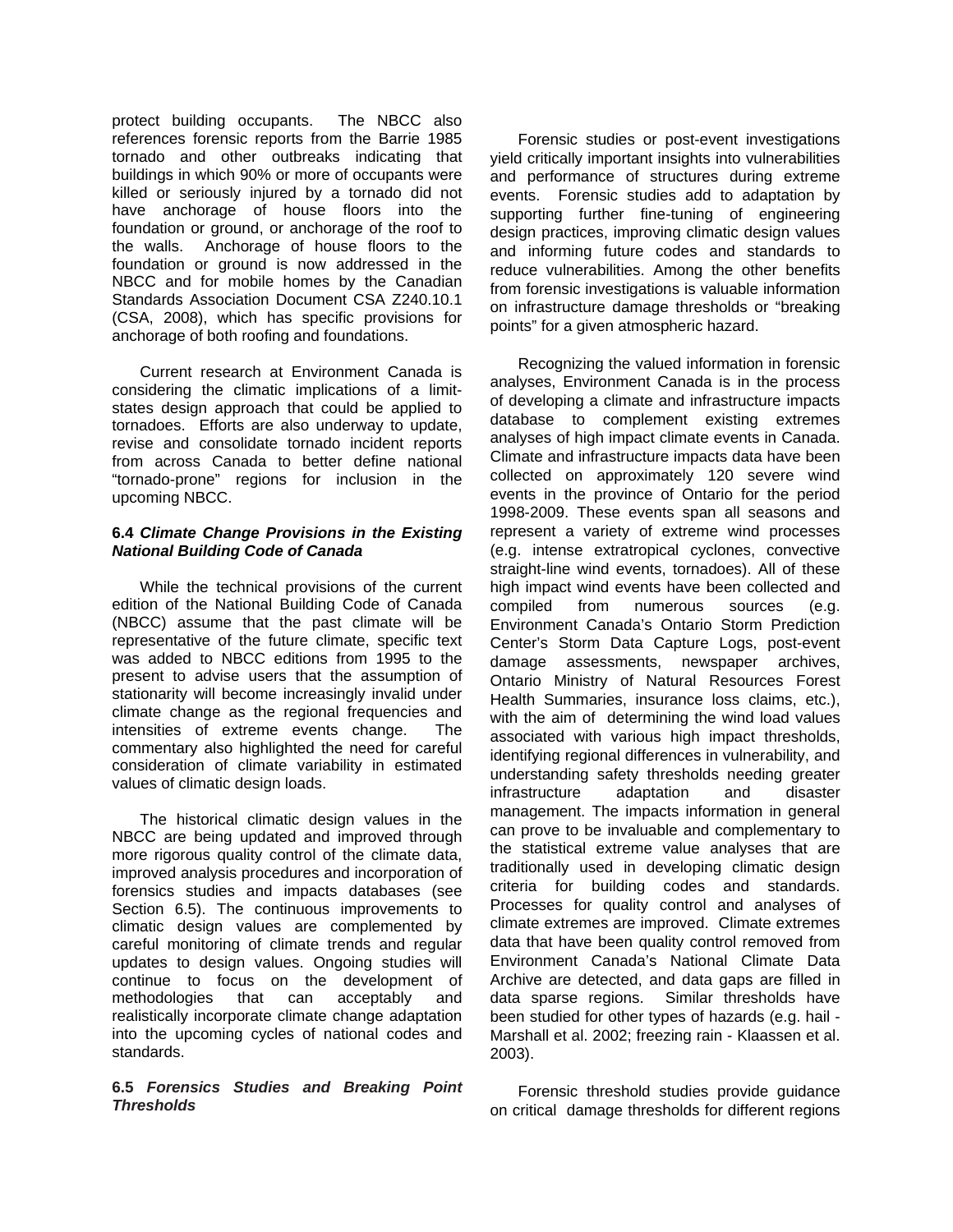and types of infrastructure, but also provide guidance on the consequences of threshold exceedance. These threshold studies can be used to implement a number of disaster mitigation and management strategies; e.g. explicit impacts statements in weather warnings (i.e. tiered warning systems); guidance for long term mitigation measures (i.e. design requirements in codes and standards); criteria for disaster preparedness and response (i.e. specific impacts expected to guide preparation for response).

### **6.6** *Climate Guidance and Services for Climate Change and Vulnerability Studies*

In support of stakeholders, Environment Canada has developed an interface that distributes all of the IPCC contributed climate change scenarios and adaptation research results. The Canadian Climate Change Scenarios site (CCCSN, 2010; www.cccsn.ca) provides quality controlled climate change scenarios from numerous international research centres for all of the IPCC assessments (e.g. second or SAR, third or TAR and fourth or AR4 assessment) as well as for selected regional climate model outputs. The site allows stakeholders to critique or assess the modelled climate conditions against gridded observed climate data, to display scenario data spatially and temporally, to access additional "value added" climate fields (e.g. IPCC standardized extremes information) and to download downscaling and other helpful tools. This interface allows users to access much of the climate change scenario information for locations worldwide. Another Environment Canada interface, the Canadian Atmospheric Hazards Network (CAHN, 2010; www.hazards.ca), was developed to provide stakeholder access to peerreviewed atmospheric hazards information and is intended for decision-makers, disaster managers, engineers and general public. The Hazards information includes extreme climate elements, including ice storm frequencies, ice accretion amounts, climatic design fields, return period extreme snowfalls, near extreme high temperatures, along with selected projections of future extreme climate elements.

# **7. CONCLUSIONS**

The infrastructure adaptation approaches and methodologies presented in this paper aim to manage the risks posed by climate change without posing an undue financial burden today and into

the future. This paper has provided an overview of the different approaches that can be considered for development of adaptation solutions: top-down scenario based approaches, vulnerability-based bottom-up approaches and combinations of the two. All of the approaches acknowledge that stationary climate conditions will not apply in the future and that better forward-looking adaptation actions are needed. However, the path forward in dealing with potential climate changes is not clear.

What is clear is that the cost of inaction and failure to adapt to climate change realities will lead to an increased strain on urban infrastructure. Projected increases in extreme events from climate change will increase the risks of catastrophic failure in the urban environment as structures are strained beyond their design limits. Changes to the physical and chemical atmosphere are also likely to increase the weathering or premature deterioration of existing infrastructure, further exacerbating risks. But, any additional burdens associated with early adaptation are likely orders of magnitude less in severity than the potential costs of inaction, which could result in widespread failure of the urban infrastructure under an extreme event. Studies indicate that the additional costs of making new infrastructure, and especially buildings, more resilient to climate change in Organization for Economic Corporation and Development (OECD) countries could range between 0.05-0.5% of GDP each year (\$15 -\$150 billion), with higher costs possible (Satterthwaite, 2008; Stern 2007). These estimates for infrastructure assets assume that additional costs, accounting for 1-10% of the total amount invested in construction each year, are required to make new buildings and infrastructure more resilient to climate change.

The methodologies needed to incorporate current and future climate change conditions into national codes and standards will reduce the risks to structures over their lifespans. It is very likely that the methodologies and approaches discussed in this paper will require further revisions, adjustments, reworking and corrections in upcoming years.

# **8. REFERENCES**

ACIA. 2005: Arctic Climate Impact Assessment. Cambridge Univ. Press, Cambridge, U. K. 1042 pp.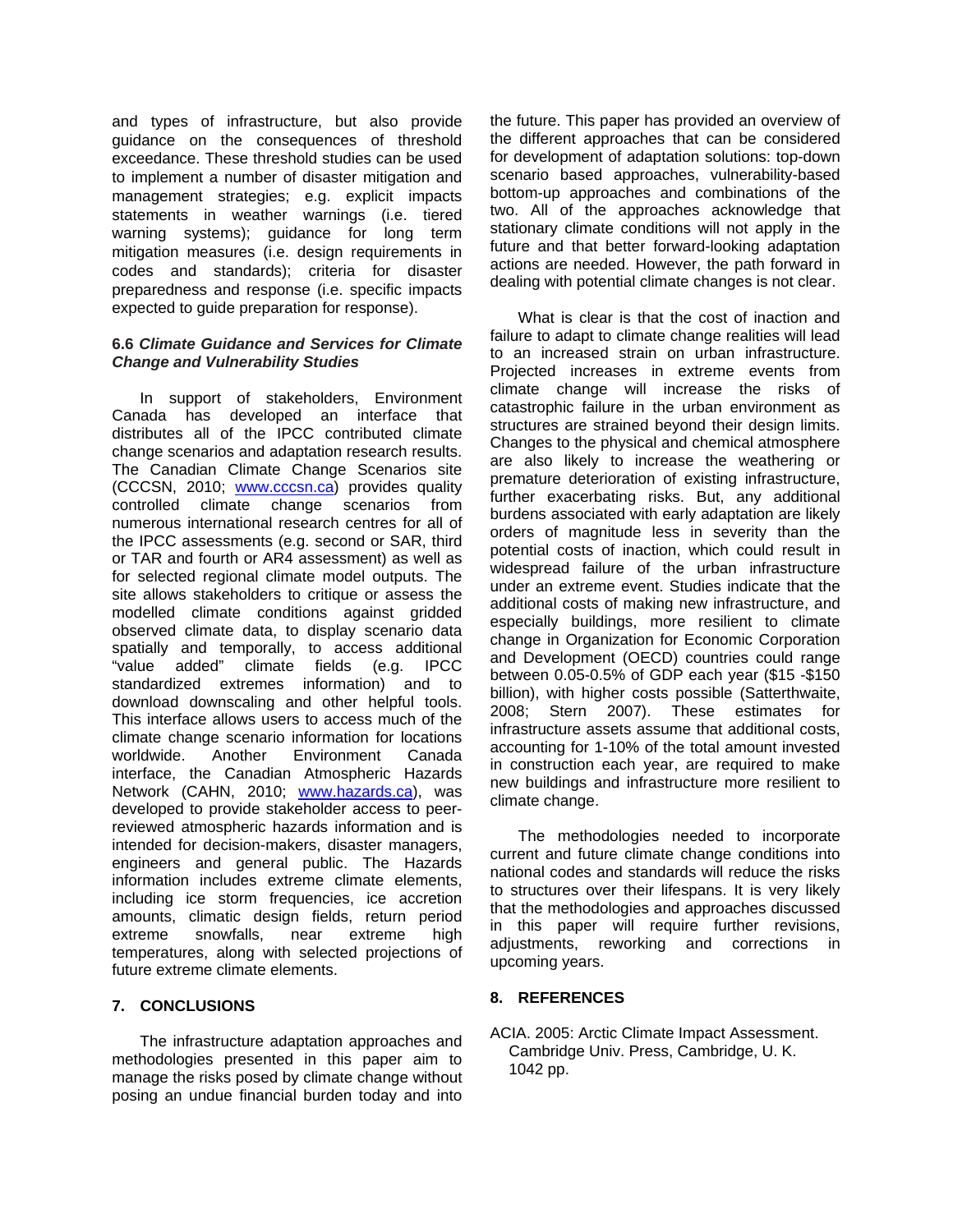- Association of British Insurers, 2003: The Vulnerability of UK Property to Windstorm Damage. Association of British Insurers, London, U.K.
- Auld, H., Klaassen, J., Fernandez, S., Fenton, G., Eng, S., Comer, N. and Ralph, T., 2008: The Changing Climate and NBCC Climatic Design Values. Climatic Loads Task Group for the Canadian Commission on Building and Fire Codes. National Research Council of Canada, Ottawa, Canada. Available from Environment Canada, Toronto.
- Auld, H., 2008a: Adaptation by design: The impact of changing climate on infrastructure. *Journal of Public Works and Infrastructure*. **1**, 276–288.
- Auld, H., 2008b: Disaster risk reduction under current and changing climate conditions. WMO Bulletin, **57**, 118-125.
- CAHN, 2010: Canadian Atmospheric Hazards Network. Environment Canada. http://www.hazards.ca. Accessed July 28, 2010.
- Canadian Commission on Building and Fire Codes, 2005: National Building Code of Canada. National Research Council of Canada, Ottawa, Canada.
- Cassano, J.J., P. Uotila and A. Lynch, 2006: Changes in synoptic weather patterns in the polar regions in the 20th and 21st centuries, Part 1: Arctic. *International Journal of Climatology*, **26**, 1027–1049.
- CCCSN, 2010: Canadian Climate Change Scenarios Network. Environment Canada, Adaptation and Impacts Research Division. http://www.cccsn.ca. Accessed July 28, 2010.
- CSA, 2010: Infrastructure in Permafrost: A Guideline for Climate Change Adaptation. Technical Guide Plus 4011-10. Canadian Standards Association, Mississauga, Canada.
- CSA, 2008: Standard CSA Z240.10.1-08: Site preparation, foundation, and anchorage of manufactured homes. Canadian Standards Association, Mississauga, Canada.
- Charlton, R.B., Kachman, B.M., Wojtiw, L., 1997: Atlas of the Edmonton Tornado and Hailstorm, Department of Earth and Atmospheric

Sciences, University of Alberta, http://datalib.library.ualberta.ca/tornado/t87.html Accessed June 25, 2010.

- Coleman, T., 2002: The Impact of Climate Change on Insurance against Catastrophes. Insurance Australia Group, Melbourne, Australia.
- Environment Canada, 1998: Climate change impacts on permafrost engineering design. Panel on Energy Research and Development, Ottawa, Canada.

Environment Canada, 2010: Historical Tornado-Related Events. http://ontario.hazards.ca/historical/Tornado\_Ont ario-e.html. Accessed July 3, 2010.

- Etkin, D., Brun, S.E., Shabbar, A. and Joe, P., 2001: Tornado climatology of Canada revisited: tornado activity during different phases of ENSO. *International Journal of Climatology*, **21**: 915-938.
- Fenton, G.A. and Soleymani, S., 2010: Final Report for the Project on Incorporation of Climate Change into the National Building Code. Dalhousie University for the Task Group on Climatic Loads, Canadian Commission on Building and Fire Codes, National Research Council of Canada, Ottawa, Canada. In press.
- Freeman, P. and Warner, K., 2001: Vulnerability of Infrastructure to Climate Variability: How Does This Affect Infrastructure Lending Policies?. Commissioned by Disaster Management Facility of the World Bank and the Pro-Vention Consortium, Washington, D.C.
- Girard, M. and Mortimer, M., 2006: The Role of Standards in Adapting Canada's Infrastructure to the Impacts of Climate Change. CSA, Mississauga, Canada.
- Hakkinen, S., A. Proshutinsky, and I. Ashik, 2008: Sea ice drift in the Arctic since the 1950s. *Geophysical Research Letters*, **35**, L19704, doi:10.1029/2008GL034791 3 October 2008.
- Hawkins, E. and Sutton, R., 2009: The potential to narrow uncertainty in regional climate predictions. *Bulletin of the American Meteorological Society*, **90**, 1095-1107. Doi:10.1175/2009BAMS2607.1.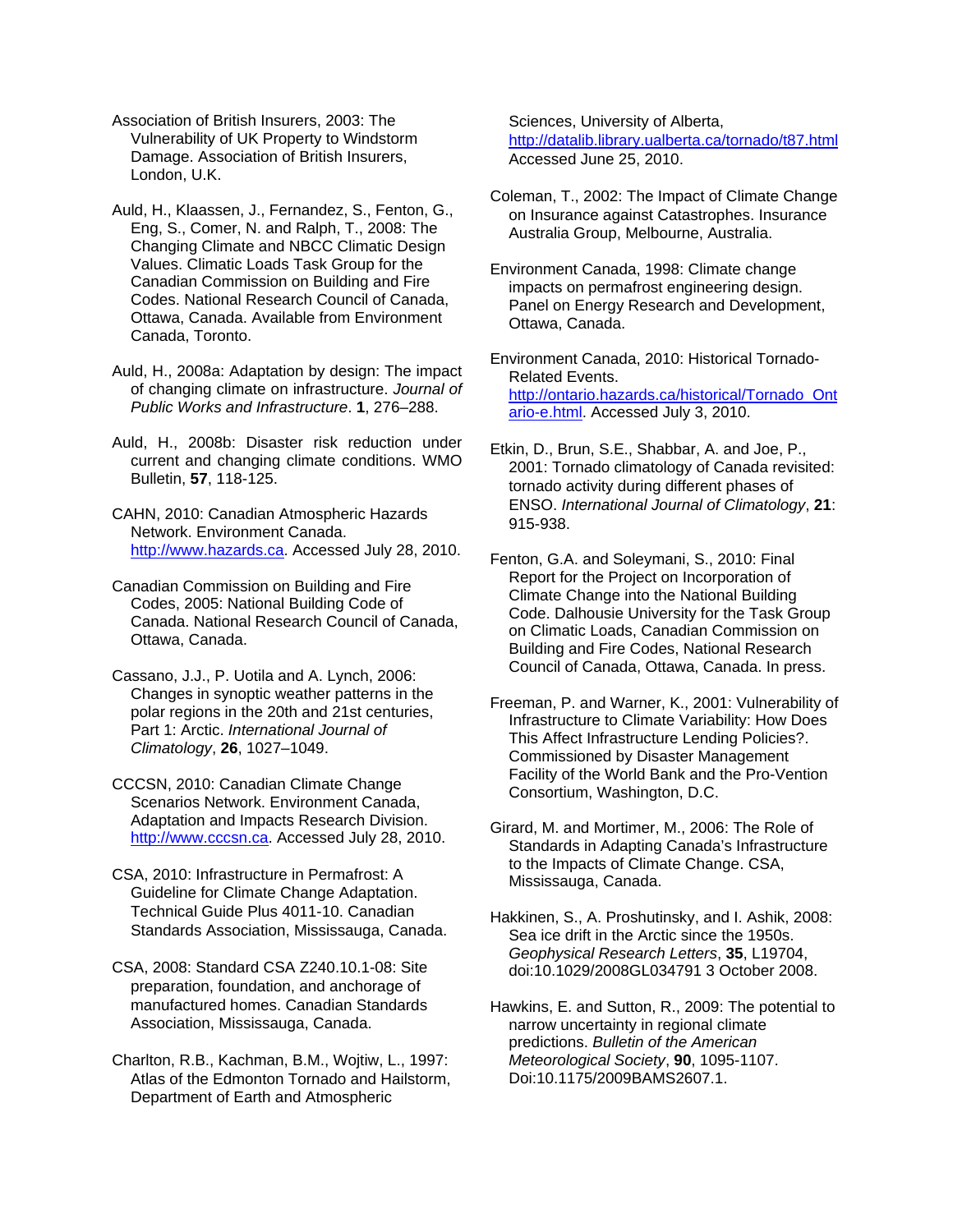Heltberg R., Siegel P.B. and Jorgensen S.L., 2009: Addressing human vulnerability to climate change: Toward a 'no-regrets' approach, *Global Environmental Change,* **19**: 89–99.

Holm, F., 2003: Towards a sustainable built environment prepared for climate change. Presented at the Global Policy Summit on the Role of Performance-Based Building Regulations in Addressing Societal Expectations, International Policy and Local Needs. November 3-5. Washington D.C.

IPCC, 2007: Adaptation and Vulnerability. Contribution of Working Group II to the Fourth Assessment Report of the Intergovernmental Panel on Climate Change, Cambridge University Press, Cambridge, pp. 133-174.

Kharin, V.V., Zwiers, F.W., Zhang, X. and Hegerl, G.C., 2007: Changes in temperature and precipitation extremes in the IPCC ensemble of global coupled model simulations. *Journal of Climate*, **20**, 1419-1444.

Klaassen, J., Cheng, C.S., Auld, H., Li, Q., Ros, E., Geast, M., Li, G. and Lee, R., 2003: Estimation of Severe ice Storm Risks for South-Central Canada. Report for Office of Critical Infrastructure Protection and Emergency Preparedness. Meteorological Service of Canada, Envrionment Canada, Toronto, Canada.

Linnerooth-Bayer J. and Mechler R., 2006: Insurance for assisting adaptation to climate change in developing countries: a proposed strategy, Climate Policy, 6.

Lowe, R., 2003: Preparing the built environment for climate change. *Building Research and Information*, **31**, pp. 195-199.

Marshall, T.P., Herzog, R.F., Morrison, S.J. and Smith, S.F., 2002: Hail Damage Threshold Sizes for Common Roofing Materials. Preprints, 21st Conference on Severe Local Storms, American Meteorological Society, San Antonio, TX, 4pp.

Munich Re, 2005: Flooding and Insurance (1997). Munich Reinsurance Group, Munich, Germany.

NBCC, 2005. National Building Code of Canada (NBCC), 2005. Canadian Commission on

Building and Fire Codes. National Research Council Canada, Ottawa, Canada.

Neumann J., 2009: Adaptation to Climate Change: Revisiting Infrastructure Norms, Resources for the Future, Washington, USA, 12pp.

Neumann, J. E. and Price, J.C., 2009: Adapting to Climate Change: The Public Policy Response. Public Infrastructure, RFF Report. Washington, DC: Resources for the Future. http://www.rff.org/rff/documents/RFF Rpt Adaptation NeumannPrice.pdf. Accessed July 28, 2010.

NRTEE, 2009: True North: Adapting Infrastructure to Climate Change in Northern Canada. National Round Table on the Environment and the Economy (NRTEE), Ottawa, Canada (146pp).

OECD, 2009: Policy Guidance on Integrating Climate Change Adaptation into Development Co-operation, Organization for Economic Cooperation and Development, Paris, France.

Prabhakar, S.V.R.K., Anch, S. and Shaw, R., 2009: Climate change and local level disaster risk reduction planning: need, opportunities and challenges. *Mitigation and Adaptation Strategies for Global Change*, **14**, 7-33.

Sanders, C.H. and Phillipson, M.C., 2003: UK adaptation strategies and technical measures: the impacts of climate change on buildings. *Building Research and Information*, **31**, 210- 221.

Satterthwaite D., 2008: Adaptation options for infrastructure in developing countries. Guidance to the Global Environment Facility (GEF) of the UNFCCC.

Sperling, F. and Szekely, F., 2005: Disaster Risk Management in a changing climate. World Vulnerability and Adaptation Resource Group (VARG). Conference on Disaster Reduction. Reprint with addendum on conference outcomes, Washington D.C. http://www.unisdr.org/eng/riskreduction/climate-change/docs/DRM-in-achanging-climate.pdf. Accessed July 25.